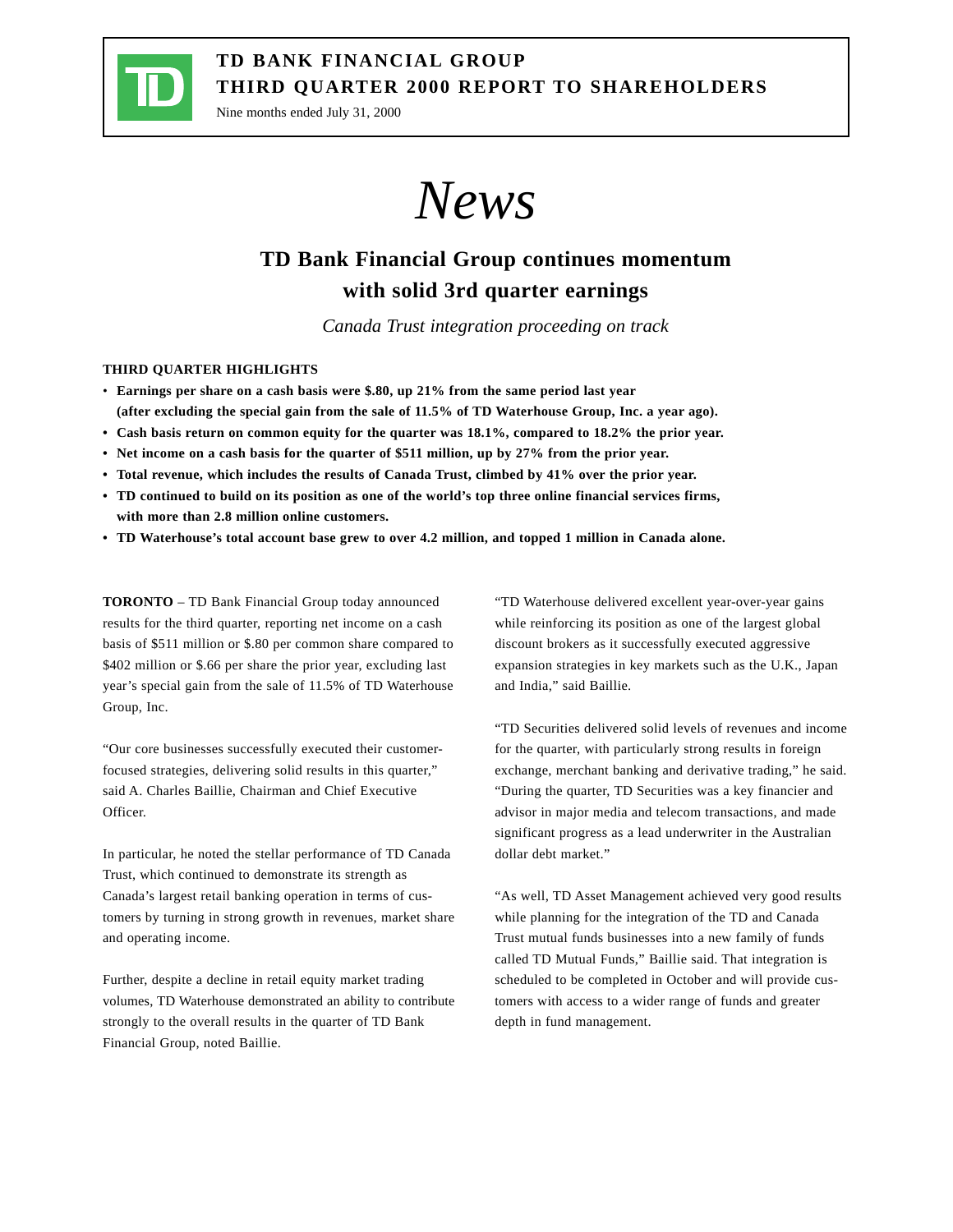During the quarter, Baillie was pleased to announce the appointment of W. Edmund Clark as President and Chief Operating Officer of TD Bank Financial Group, a move that reflects the increasing complexity of TD's operations. In addition to heading the retail banking operations, Clark now oversees commercial banking as well as other areas in which TD takes an enterprise-wide view.

## **CANADA TRUST INTEGRATION**

"The integration process remains on plan and on schedule," said Clark. "We have now successfully integrated most head office functions, as well as the brokerage businesses, and are on track to merge mutual fund operations before the fiscal year end," he said.

Careful preparations continue for the integration of the retail branch networks, scheduled to begin in the second fiscal quarter of 2001.

"Throughout integration, our focus will continue to be our customers and our employees," said Clark. "We have been updating customers on an ongoing basis through merger update advertising and will continue to do so as we move forward on the integration of the retail networks next year."

Clark added: "We firmly believe that Canada Trust became a service leader because we measured our employees' performance by asking our customers for their assessment of how we're serving them. We have now instituted Canada Trust's industry-leading customer satisfaction measurement approach at TD branches across the country."

### **COMPETITION BUREAU REMEDIES UPDATE**

TD has reached agreements to complete the divestiture of assets that were part of Competition Bureau conditions to the approval of the Canada Trust acquisition. These remedies included the sale of the retail banking business of 13 TD Bank and Canada Trust branches in Southern Ontario, along with the Canada Trust MasterCard consumer and merchant issuing credit card businesses.

"It was extremely important for us, through the divestitures, to work with the purchasers to ensure that our customers and our employees were looked after," said Clark. "It is a tribute to the quality of our people that active employees of these branches and the credit card businesses have been offered employment by the new owners."

### **E-COMMERCE LEADERSHIP**

During the quarter, TD's businesses made further strides in their leadership in online delivery of financial services.

"Our strategic focus is on being where banking is going, supporting our belief that we can capitalize on future growth opportunities in e-commerce," said Baillie. "We have achieved outstanding growth in this area, with TD Canada Trust now ranking #2 in online banking penetration in North America. In addition, our online banking transactions and sales are up by close to 50% since the first quarter of the year." At the same time, TD Waterhouse deployed leadingedge wireless and other technology to the benefit of its customers, he added.

"We are the only bank in Canada in the Bain & Company "e25" survey of the top 25 e-businesses in Canada," said Baillie. He also noted that the TD and Canada Trust websites combined are visited by more Canadians than any other individual financial site in Canada, according to the June 2000 *Canada at Home Report* by Media Metrix Canada.

Baillie pointed to a range of e-commerce developments and achievements during the quarter:

- TD MarketSite: Following the successful launch last quarter of Canada's first business-to-business (B2B) electronic marketplace and trading portal for TD's internal procurement, TD MarketSite began extending its e-commerce services to business customers.
- Integrated banking/brokerage: TD launched an enhanced version of TD WebBanking that offers its customers a direct link to WebBroker, in association with TD Waterhouse.
- Webcasting: TD Asset Management and TD Waterhouse have teamed up to provide live market updates via TD Waterhouse websites in the U.S., Australia and Japan.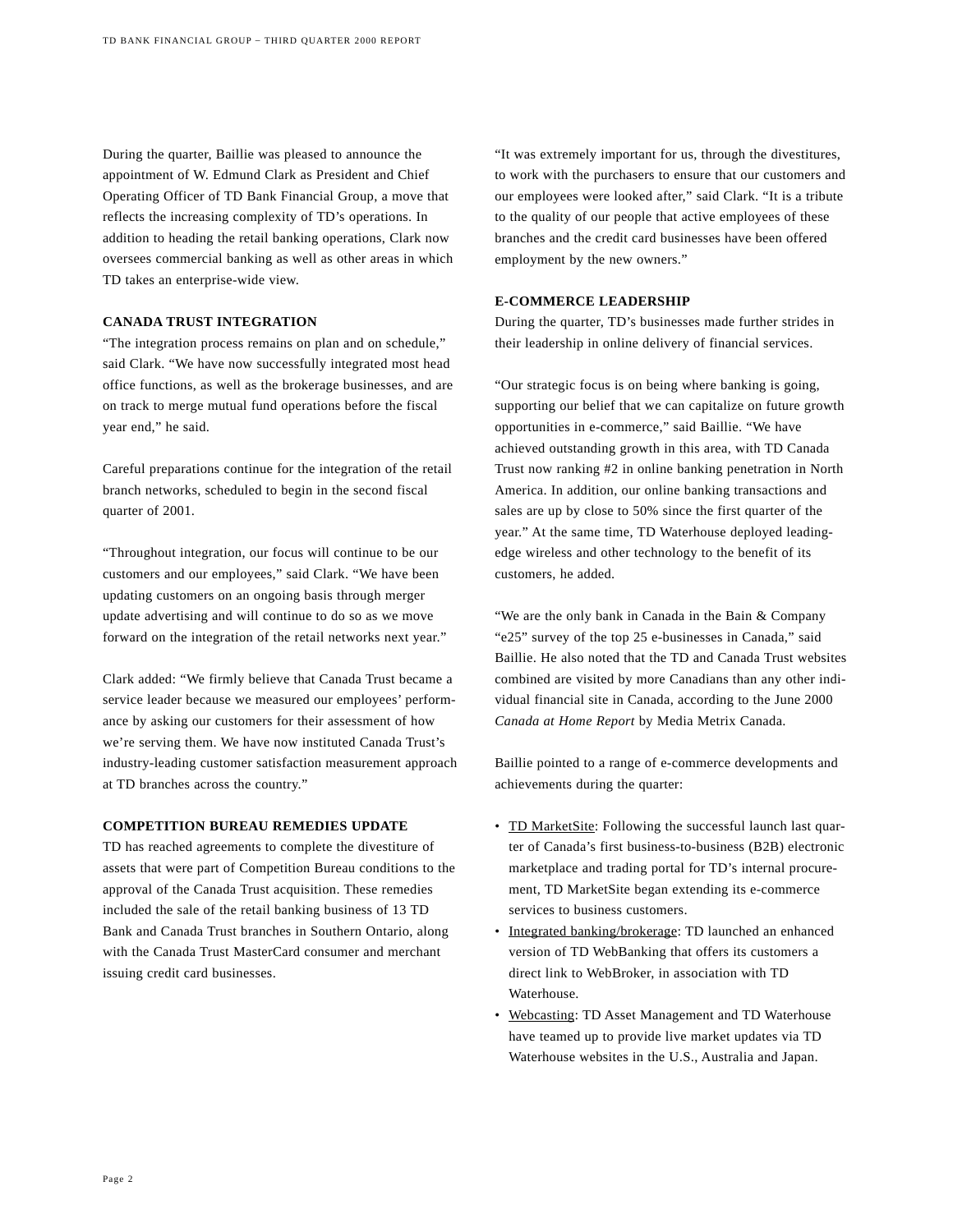• Wireless delivery channels: In the U.K. and Hong Kong, TD Waterhouse launched MobileBroker, a wireless online investing service for customers with web-enabled phones, and in Canada, TD Canada Trust and TD Waterhouse jointly launched an integrated banking and brokerage service for Canadian customers with web-enabled phones.

### **OTHER ACHIEVEMENTS**

TD's core businesses maintained momentum on other key strategic fronts during the quarter. Among the highlights:

- TD Securities was ranked by *Euromoney* magazine as the Best Foreign Bond House in the U.S. and earned top rankings for Eurobond debt trading in six currencies, and government bond trading in Australia and Canada. TD Securities was also ranked the #2 investment dealer in Canada by the *Financial Post 500*.
- TD Securities' and TD Waterhouse's private equity initiative – TD iCapital – committed capital of US\$27 million to new e-commerce ventures during the quarter.
- TD Securities committed resources to further strengthen its leveraged finance team in New York.
- TD Asset Management achieved a new milestone as total assets under management were \$103 billion, a 6% increase over last quarter.
- TD Waterhouse rose to the #1 spot in the U.K. discount broker marketplace during the quarter as it completed the acquisition of Dealwise Limited.
- TD Waterhouse began operations in Japan as part of its joint venture with The Bank of Tokyo-Mitsubishi, Ltd.
- TD Waterhouse also made its first move into continental Europe with the announcement of a joint venture with Banque Generale du Luxembourg to create a unique multimarket, multi-channel, multi-language brokerage service for high net worth European investors.
- *SmartMoney* magazine, the Wall Street Journal's Magazine of Personal Business, ranked TD Waterhouse the top brokerage firm in the United States for "The Do-It-Yourselfer" in its August 2000 issue. TD Waterhouse has now been at the top of their ranking of discount brokerage firms in three of the last four years. In addition, TD Waterhouse in Australia was named "Online Broker of the Year" by *yourbroker.com.au*, and received top ranking from Australia's *Personal Investor* magazine in a survey of investor satisfaction. These honors follow TD Waterhouse being named Canada's best discount broker by *Canadian Business* magazine in its most recent survey published last September.
- For the second consecutive year, TD Bank Financial Group was presented with a Fini award by Wal-Mart Stores, Inc., the world's largest retailer, for being "Best Overall Banking Partner." TD is one of Wal-Mart's more than 1,000 banks worldwide. TD also opened two in-store Wal-Mart branches this quarter, bringing the total to 42 TD in-store branches in Wal-Mart stores across Canada.

#### **OUTLOOK**

"We are seeing continued economic growth in our key markets in Canada, the United States and around the world – providing an excellent environment for pursuit of our growth strategies," Baillie said. "We fully expect to see further gains by each of our core businesses in fiscal 2000, building shareholder value and opening up new opportunities."

(As reported Thursday, August 17, 2000)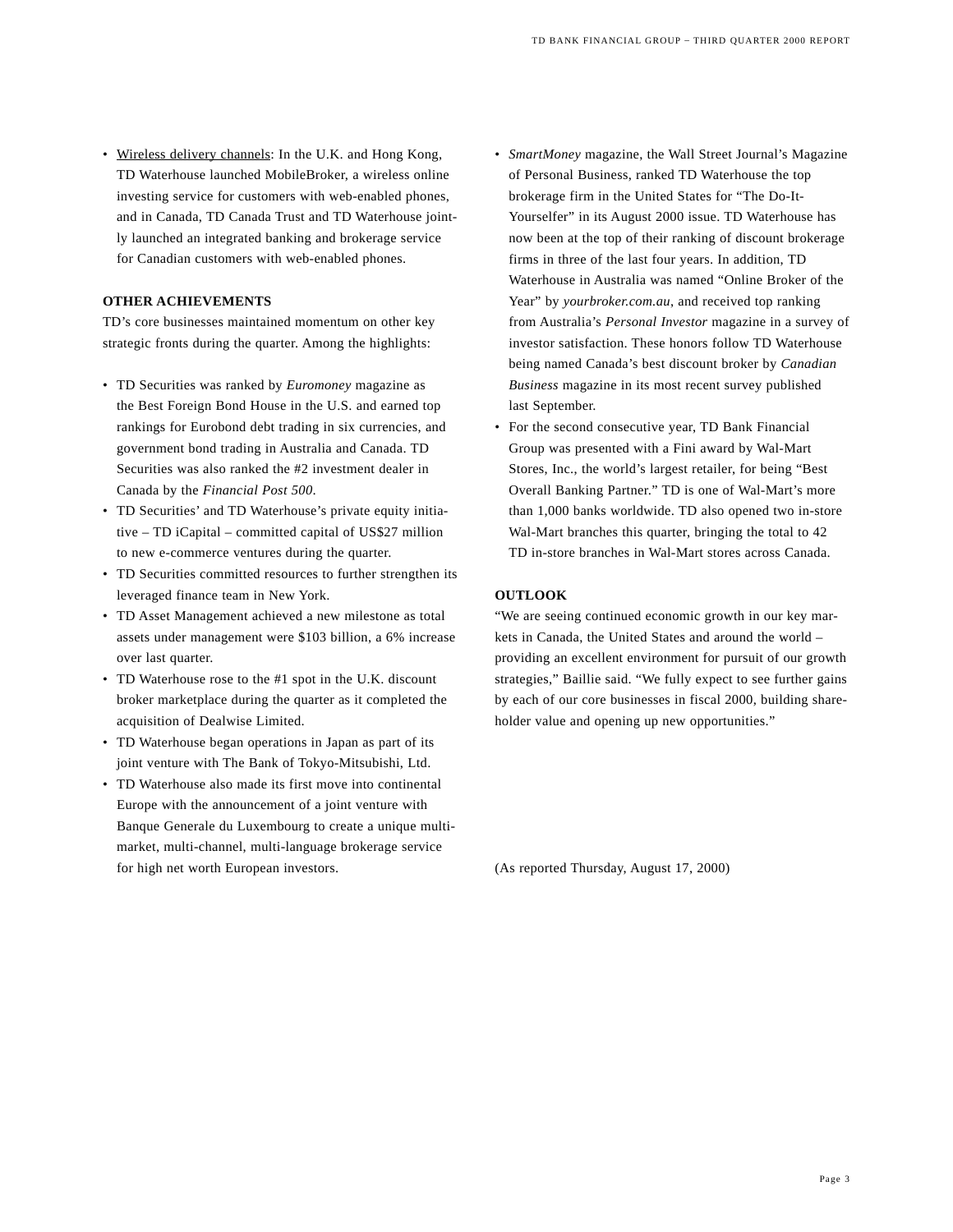## **Shareholder and Investor Information**

For further information, please contact:

**Shareholder Information** Call the Shareholders Relations department collect at (416) 944-5743.

Call toll free in Canada: 1-800-4NEWS-TD (1-800-463-9783). In Toronto, call: 982-News (982-6397). Outside of Canada, call collect: (416) 944-5743.

Internet address: http://www.tdbank.ca E-mail address: tdinfo@tdbank.ca

#### **General Information**

Financial: Contact Corporate & Public Affairs (416) 982-8578

Products and services: Contact TD Access Telephone Banking – toll free, in Canada and the United States: 1-800-9TD-BANK (1-800-983-2265), Toronto: (416) 983-2265, French: 1-800-895-4463, Cantonese/ Mandarin: 1-800-387-2828, telecommunication devices for the deaf, call collect: (416) 982-4258.

#### **Annual Meeting**

Thursday, April 5, 2001, 10:30 a.m. The Lombard, Winnipeg, Manitoba

**Online investor presentation:** Full financial statements and a presentation to investors and analysts are available on the TD Bank Financial Group website at www.tdbank.ca/tdtoday/share.html.

**Webcast of call:** A live internet webcast of TD Bank Financial Group's quarterly conference call with investors and analysts has taken place on August 17, 2000 at 10:30 a.m. EDT. The call is available via the TD Bank Financial Group website at www.tdbank.ca/tdtoday/share.html.

**Earnings conference call:** Instant replay of the teleconference will be available from August 17 to September 17, 2000. Please call 1-877-289-8525 toll free from anywhere in North America; or in Toronto (416) 640-1917, passcode 12900.

**Software required for webcast:** A Netscape 3.0 browser or better is required to access the broadcast via the internet. To access the webcast, Real Player is required. Those who wish to can download Real Player via the website at http://209.61.133.144/events/tdbank/081700/index.cfm.

*This press release may contain forward-looking statements, including statements regarding the business and anticipated financial performance of TD. These statements are subject to a number of risks and uncertainties that may cause actual results to differ materially from those contemplated by the forward-looking statements. Some of the factors that could cause such differences include legislative or regulatory developments, competition, technological change, global capital market activity, changes in government monetary and economic policies, changes in prevailing interest rates, inflation levels and general economic conditions in geographic areas where TD operates.*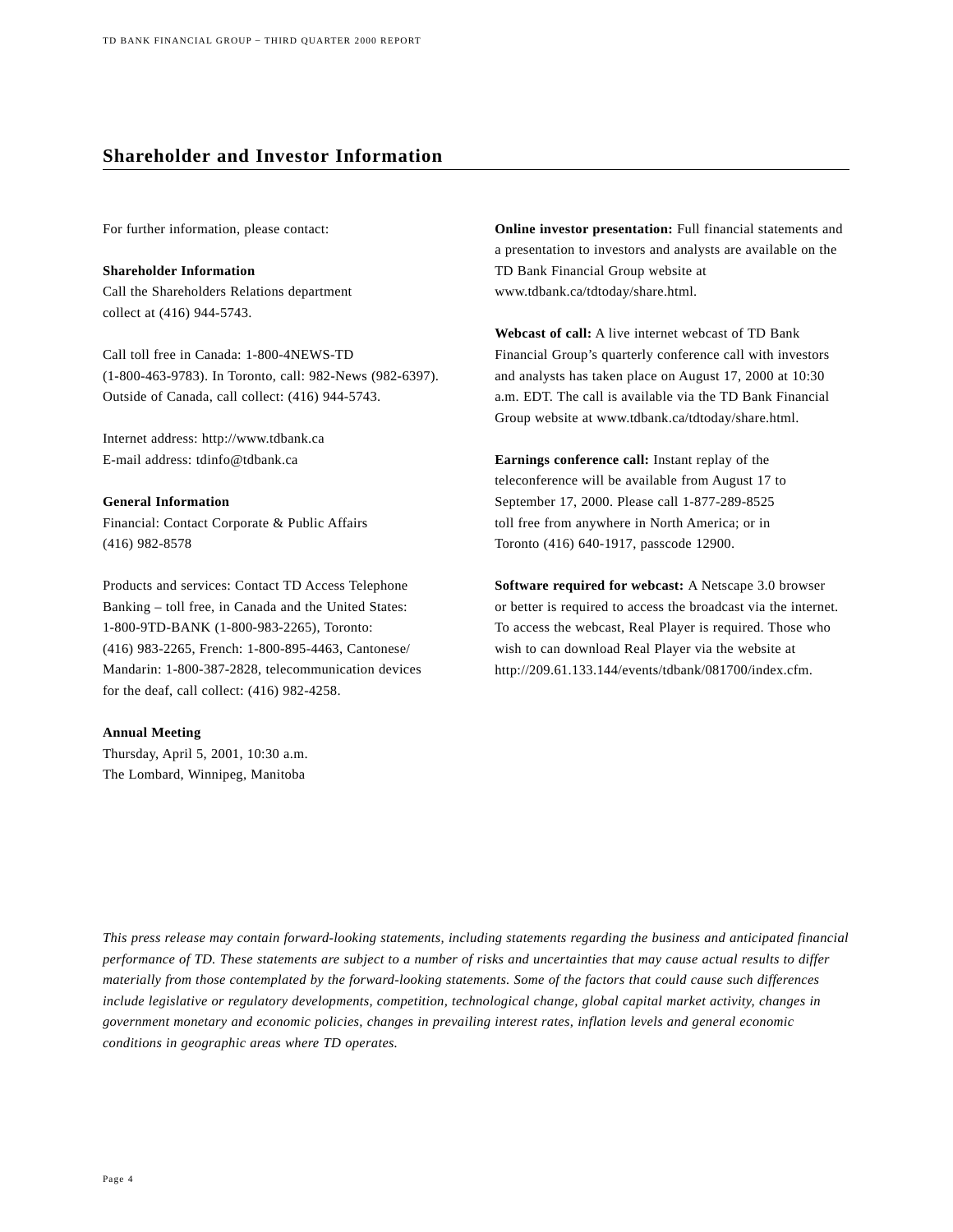Net income for the quarter was \$511 million on a cash basis (excluding amortization of goodwill and intangibles), up \$109 million or 27% over last year after excluding the special gain from the sale of 11.5% of TD Waterhouse Group, Inc. in the third quarter of 1999. Net interest income on a taxable equivalent basis rose \$180 million to \$959 million, a year-over-year increase of 23%, which reflected the acquisition of Canada Trust, as well as continued growth in TD's personal and commercial banking businesses. Due to strong performance by all of our businesses, along with the inclusion of Canada Trust, other income rose \$567 million or 53% to \$1,632 million. As a result, total revenue reached \$2,591 million, an increase of \$747 million or 41% over last year. Expense growth of 43% exceeded our total revenue growth, resulting in a modest deterioration in our efficiency ratio to 62.6% from 61.4% in the third quarter last year.

Earnings per share on a cash basis were \$.80 this quarter compared to \$.66 a year ago (excluding last year's special gain). Canada Trust contributed approximately \$.10 per share to overall cash earnings per share. Cash return on total common equity was 18.1% compared to 18.2% last year (excluding the special gain).

#### **NET INTEREST INCOME**

Net interest income on a taxable equivalent basis was \$959 million this quarter, \$180 million or 23% higher than the same quarter last year, as average earning assets grew by 30% to \$246 billion. While much of the asset growth was due to the addition of Canada Trust, both personal and commercial banking and TD Waterhouse experienced solid growth in underlying lending activities. Net interest margin declined to 1.55% from 1.63% in the third quarter of 1999. This decrease in margin was attributed to two factors: our continuing securitization of loan assets, which reduces net interest income while increasing other income; as well as the growth of trading activities which record revenues in other income whereas the related funding expense is recorded as a reduction of net interest income. Margins in TD Canada Trust were 3.84% compared to 3.66% last year.

## **CREDIT QUALITY AND PROVISION FOR CREDIT LOSSES**

The full-year estimate of \$480 million for the provision for credit losses remains unchanged from last quarter, with \$135 million of the full-year estimate expensed this quarter, and we are comfortable that the full-year estimate remains adequate. The allowance for credit losses exceeded gross impaired loans by \$56 million at July 31, 2000, compared to a \$174 million excess at the end of last quarter.

The Bank's total accumulated general allowance for credit losses increased slightly to \$851 million at July 31, 2000 from \$849 million in the prior quarter. These general allowances relate to both loans and off-balance sheet instruments and qualify as Tier 2 capital under guidelines issued by the Office of the Superintendent of Financial Institutions.

#### **OTHER INCOME**

Other income reached \$1,632 million this quarter, up \$567 million or 53% from the same quarter last year. Within other income, trading income generated by TD Securities increased 73% this quarter, reaching \$328 million compared to \$190 million for the same period last year. This increase was offset in part by higher associated funding costs in net interest income, which together resulted in total trading related revenue (both net interest income and other income) increasing 28% compared to the third quarter last year. Net investment securities gains almost doubled to \$115 million from \$65 million last year, and the surplus over book value of our investment securities portfolio was \$530 million at July 31, 2000, compared to \$432 million at the end of the last quarter.

Growth in brokerage revenues from both discount and fullservice operations continues to be very strong year-over-year. TD Waterhouse contributed \$78 million to the increase in other income, reflecting a 44% increase in average trades per day to 157,000 from 109,000 a year ago. At TD Evergreen, our full service broker, brokerage revenues were up \$16 million or 43% over last year.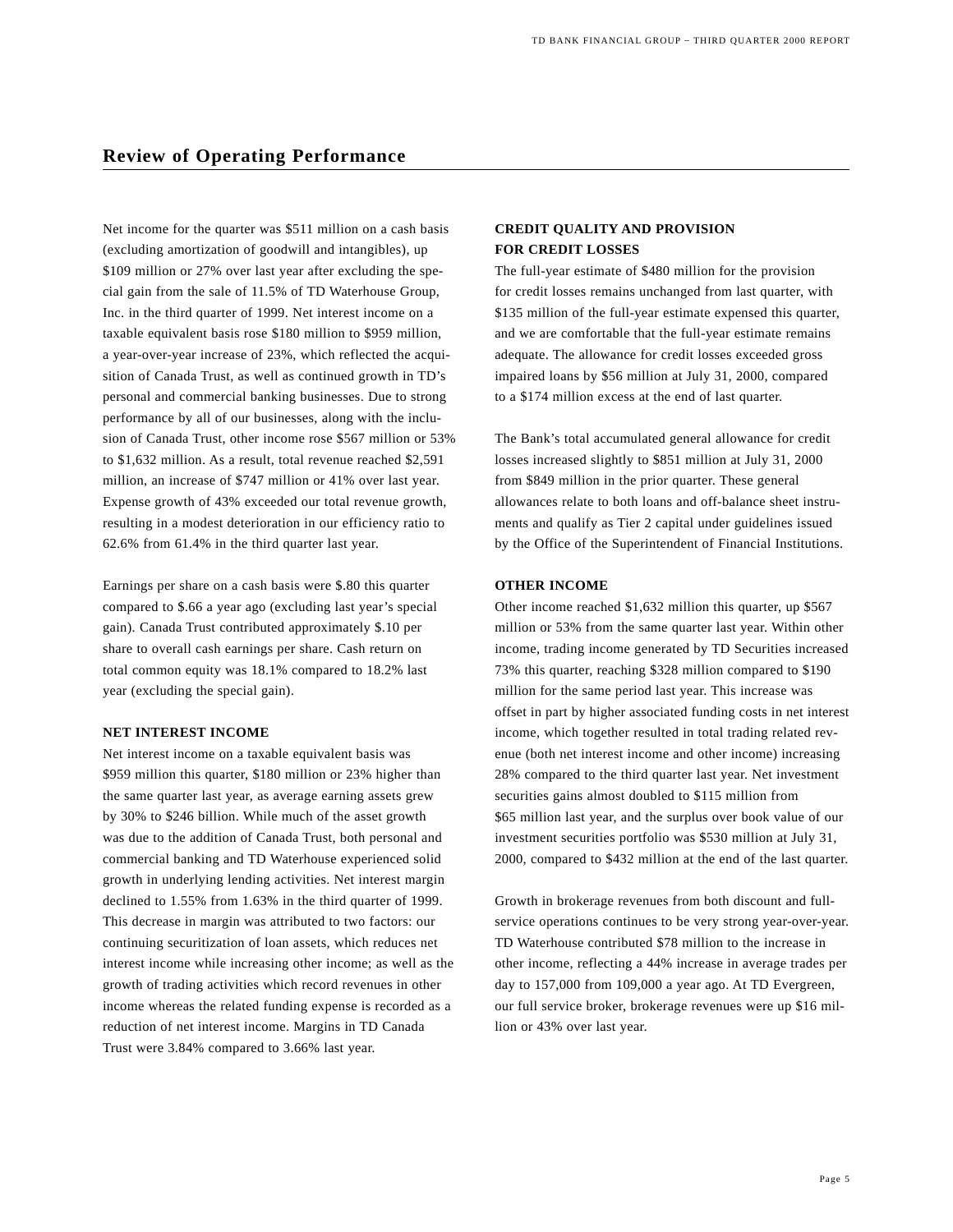TD Asset Management continued to benefit from strong mutual fund performance in both the U.S. and Canada. Mutual fund management fees increased 95% to \$127 million from \$65 million a year ago, contributing \$62 million to the increase in other income.

Retail banking also reported strong year-over-year growth in other income largely due to the addition of Canada Trust. Insurance revenues more than tripled and income from securitizations more than doubled over the third quarter last year.

### **NON-INTEREST EXPENSES**

Total cash expense growth (excluding goodwill and other purchase related intangible amortization) was 43% year-overyear, with the addition of Canada Trust accounting for 26 percentage points of the growth. The percentage growth in total revenue at 41% is slightly lower than expense growth and as a result, our efficiency ratio, excluding non-cash goodwill and intangible charges and special gains, deteriorated 120 basis points to 62.6%.

A higher pace of business activity within personal and commercial banking, excluding Canada Trust, and TD Waterhouse contributed 4% and 11%, respectively, to our underlying growth in expenses, while TD Securities and TD Asset Management together contributed a further 1%.

### **BALANCE SHEET**

Total assets were \$273 billion at the end of the third quarter, \$50 billion or 23% higher than a year ago. While Canada Trust accounted for much of the increase, underlying growth in lending activities continued to be strong. Of the \$14 billion year-over-year increase in personal loans, underlying growth accounted for \$6.2 billion, with TD Waterhouse contributing \$3.7 billion of that. Including securitizations, underlying growth in residential mortgages increased by 4.2% or \$1.6 billion from last year.

Personal non-term deposits grew \$13 billion or 49% over last year, with Canada Trust contributing \$9.9 billion of the increase and TD Waterhouse contributing an additional \$2.6 billion. Underlying growth in personal non-term deposits accounted for the remaining \$.5 billion. Personal term deposits more than doubled to \$53.9 billion, an increase of \$28.3 billion. While Canada Trust contributed \$26.2 billion of the increase, underlying growth was also strong, increasing 8% or \$2.1 billion.

### **CAPITAL**

Total regulatory capital was \$13.6 billion at the end of the quarter, up \$952 million from the prior quarter due to the issue of \$500 million in qualifying subordinated debt on July 31, 2000 and our strong net income in the quarter. Our Tier 1 and total capital ratios increased to 7.3% and 10.7% at July 31, compared to 7.2% and 10.2% respectively at the end of the prior quarter.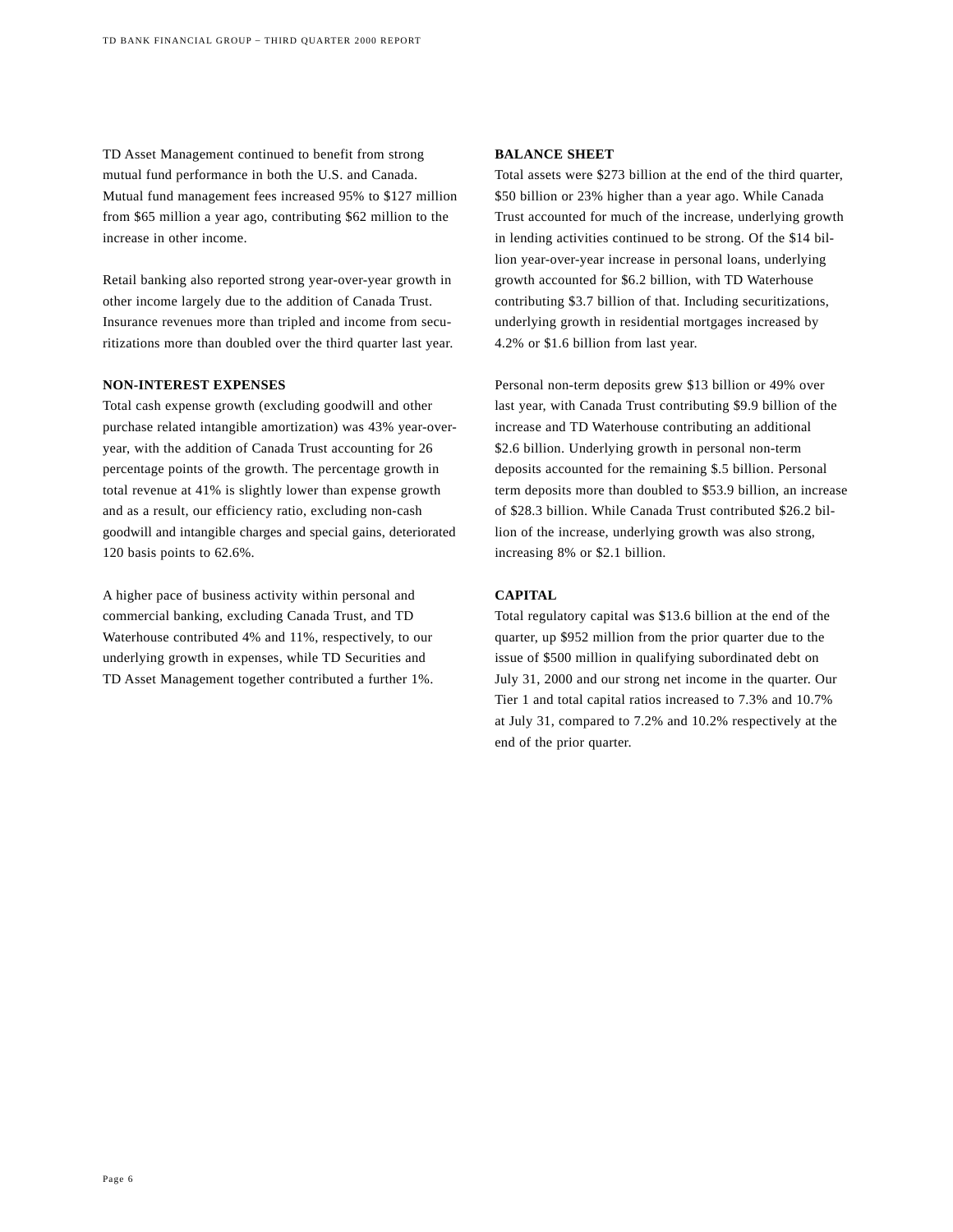## **Review of TD's Businesses1**

#### **TD CANADA TRUST**

TD Canada Trust's strong earnings growth continued in the third quarter with net income on a cash basis of \$238 million, \$98 million or 70% higher than the third quarter last year, and \$27 million or 13% higher than last quarter. These results reflect the inclusion of Canada Trust's retail banking operations effective February 1, 2000.

TD Canada Trust maintained business and earnings momentum while the integration process continued on schedule. Total revenue increased 3% over the second quarter this year, reflecting an increase in the number of days in the quarter, and an improvement in market share for both loans and deposits. Strong growth in volumes from personal loans and deposits in addition to improved margins and growth in wealth management fees resulted in a 14% increase in total revenue over the same quarter last year on a comparable basis.

Although business volumes grew, the impact of head office integration synergies allowed total expense growth to be kept to 3% over the same quarter last year on a comparable basis. Total expenses decreased 1% compared to the second quarter this year. This favourable expense performance was achieved while increasing teller hours in TD Bank branches. Expense savings were also re-invested into our TD Private Client Group, electronic banking and TD MarketSite businesses.

On a cash basis, return on total common equity improved from 14% in the second quarter to 15% this quarter, but declined from 23% a year ago as the inclusion of the additional common equity capital for the purchase of Canada Trust lowered the ratio.

#### **TD WATERHOUSE**

After realizing strong growth in both earnings and key financial indicators during the first two quarters, TD Waterhouse's financial performance in the third quarter reflected a slowdown in trading activity around the world. Despite the slowdown, TD Waterhouse earned net income on a cash basis of \$53 million during the quarter, an increase of \$6 million or 13% over the same quarter last year excluding the prior year special gain arising from the initial public offering. Earnings were down by 50% from the previous quarter's record results. In addition, TD Waterhouse continued to invest heavily in branding awareness and technology. On a cash basis, return on total common equity improved year-overyear by two percentage points to 15%, excluding the prior year special gain.

For the quarter, average trades per day were 157,000, representing an increase of 44% over last year, and online penetration remained steady versus last quarter at 74%. Average trades per day were down 38% from the previous quarter. The number of total active customer accounts now exceeds 3 million, a one-year increase of 46%, while customer assets grew to \$242 billion, a year-over-year increase of 41%.

TD Waterhouse's total revenue was \$500 million, an increase of \$140 million or 39% from the same quarter last year (excluding the prior year special gain) and is largely a result of the increased market activity from a larger customer base and increased margin loan volume.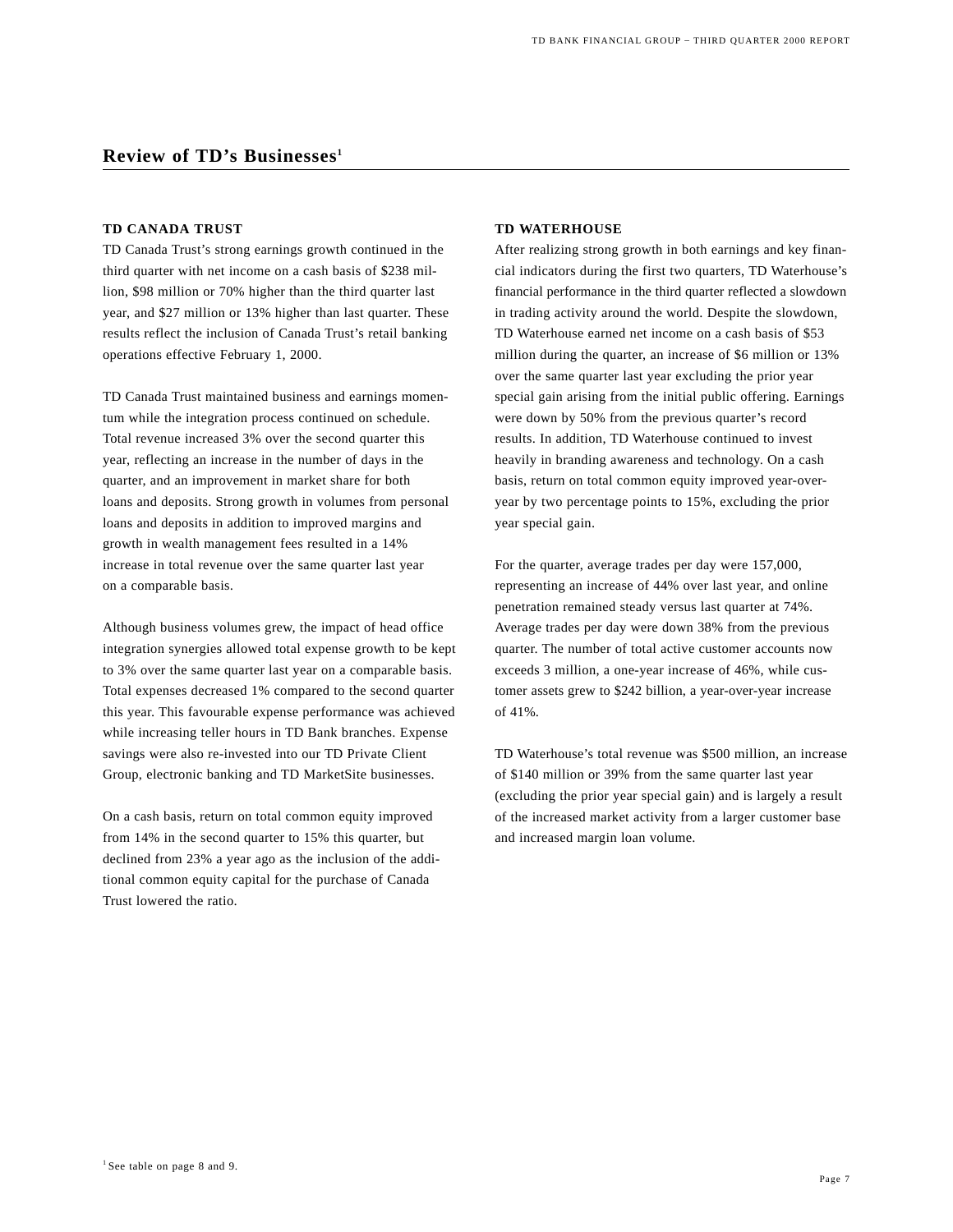#### **TD ASSET MANAGEMENT**

Net income on a cash basis was \$30 million for the quarter, an increase of \$13 million or 76% over last year, and \$10 million or 50% over last quarter.

This quarter represents a new milestone for TD Asset Management as total assets under management were \$103 billion, a 6% increase over last quarter.

The addition of the Canada Trust Investment Management Group and the continued growth in our customer base of retail, high net worth and institutional clients have further contributed to these continuing strong results.

Revenues were enhanced this quarter by the increase in the number of customer accounts, and the higher proportion of equity assets over fixed income assets as fuelled by robust equity markets. These factors have propelled our assets under management higher, and aided an asset shift towards a higher proportion of equity funds, resulting in higher management fees.

## **Earnings by Business Segment**

|                                                                                                                                                                            |                                        | <b>TD Canada Trust</b>                   |                                                 |                          | <b>TD Waterhouse</b>                       |                     |         |
|----------------------------------------------------------------------------------------------------------------------------------------------------------------------------|----------------------------------------|------------------------------------------|-------------------------------------------------|--------------------------|--------------------------------------------|---------------------|---------|
| For the three months ended                                                                                                                                                 | July 31<br>2000                        | Apr. 30<br>2000                          | July 31<br>1999                                 | July 31<br>2000          | Apr. 30<br>2000                            | July 31<br>1999     |         |
| Net interest income (on a taxable equivalent basis)<br>Provision for credit losses<br>Other income                                                                         | \$<br>828<br>76<br>565                 | \$<br>804 \$<br>75<br>552                | 523<br>14<br>296                                | \$<br>138 \$<br>362      | 142S<br>$\overline{\phantom{m}}$<br>546    | 276                 | 84      |
| Gain on sale of TD Waterhouse Group, Inc.<br>Non-interest expenses excluding non-cash goodwill/intangible<br>amortization and restructuring costs                          | 904                                    | $\overline{\phantom{0}}$<br>914          | $\overline{\phantom{0}}$<br>559                 | 397                      | $\overline{\phantom{0}}$<br>486            | 1,082<br>276        |         |
| Restructuring costs                                                                                                                                                        | $\overline{\phantom{0}}$               | $\overline{\phantom{0}}$                 | $\overline{\phantom{0}}$                        | $\overline{\phantom{0}}$ |                                            |                     |         |
| Net income before provision for income taxes and<br>non-controlling interest<br>Provision for income taxes (TEB)<br>Non-controlling interest in net income of subsidiaries | 413<br>175<br>$\overline{\phantom{0}}$ | 367<br>156<br>$\overline{\phantom{0}}$   | 246<br>106<br>$\overline{\phantom{0}}$          | 103<br>43<br>7           | 202<br>85<br>12                            | 1,166               | 35<br>2 |
| Net income - cash basis                                                                                                                                                    | \$<br>238 \$                           | 211 \$                                   | 140                                             | \$<br>$53 \text{ }$ \$   |                                            | 105 \$ 1,129        |         |
| Non-cash goodwill/intangible amortization, net of tax                                                                                                                      |                                        |                                          |                                                 |                          |                                            |                     |         |
| Net income – accrual basis                                                                                                                                                 |                                        |                                          |                                                 |                          |                                            |                     |         |
| Total assets (billions of dollars)                                                                                                                                         | \$<br>104.4 S                          | 110.0 S                                  | 62.3                                            | \$<br>$24.4 \text{ }$ \$ | 24.8 <sup>°</sup>                          | 17.7                |         |
| Return on total common equity – cash basis <sup>1</sup>                                                                                                                    | 15%                                    | 14%                                      | 23%                                             | 15%                      | 31%                                        |                     | 13%     |
| For the nine months ended                                                                                                                                                  |                                        | July 31<br>2000                          | July 31<br>1999                                 |                          | July 31<br>2000                            | July 31<br>1999     |         |
| Net interest income (on a taxable equivalent basis)<br>Provision for credit losses<br>Other income<br>Gain on sale of TD Waterhouse Group, Inc.                            |                                        | \$<br>$2,189$ \$<br>196<br>1,430         | 1,555<br>105<br>832<br>$\overline{\phantom{0}}$ |                          | \$<br>398 \$<br>1,367<br>$\qquad \qquad -$ | 211<br>908<br>1,082 |         |
| Non-interest expenses excluding non-cash goodwill/intangible<br>amortization and restructuring costs<br>Restructuring costs                                                |                                        | 2,385<br>$\overline{\phantom{0}}$        | 1,661<br>$\qquad \qquad -$                      |                          | 1,271<br>$\qquad \qquad -$                 | 790                 |         |
| Net income before provision for income taxes and<br>non-controlling interest<br>Provision for income taxes (TEB)<br>Non-controlling interest in net income of subsidiaries |                                        | 1,038<br>442<br>$\overline{\phantom{0}}$ | 621<br>270<br>$\overline{\phantom{0}}$          |                          | 494<br>204<br>29                           | 1,411<br>138        | 2       |
| Net income – cash basis                                                                                                                                                    |                                        | \$<br>596 \$                             | 351                                             |                          | \$<br>261S                                 | 1,271               |         |
| Non-cash goodwill/intangible amortization, net of tax                                                                                                                      |                                        |                                          |                                                 |                          |                                            |                     |         |
| Net income – accrual basis                                                                                                                                                 |                                        |                                          |                                                 |                          |                                            |                     |         |
| Return on total common equity - cash basis <sup>1</sup>                                                                                                                    |                                        | 17%                                      | 19%                                             |                          | 25%                                        |                     | 20%     |

1 Excludes gain on sale of TD Waterhouse Group, Inc. in 1999 and restructuring costs in 2000.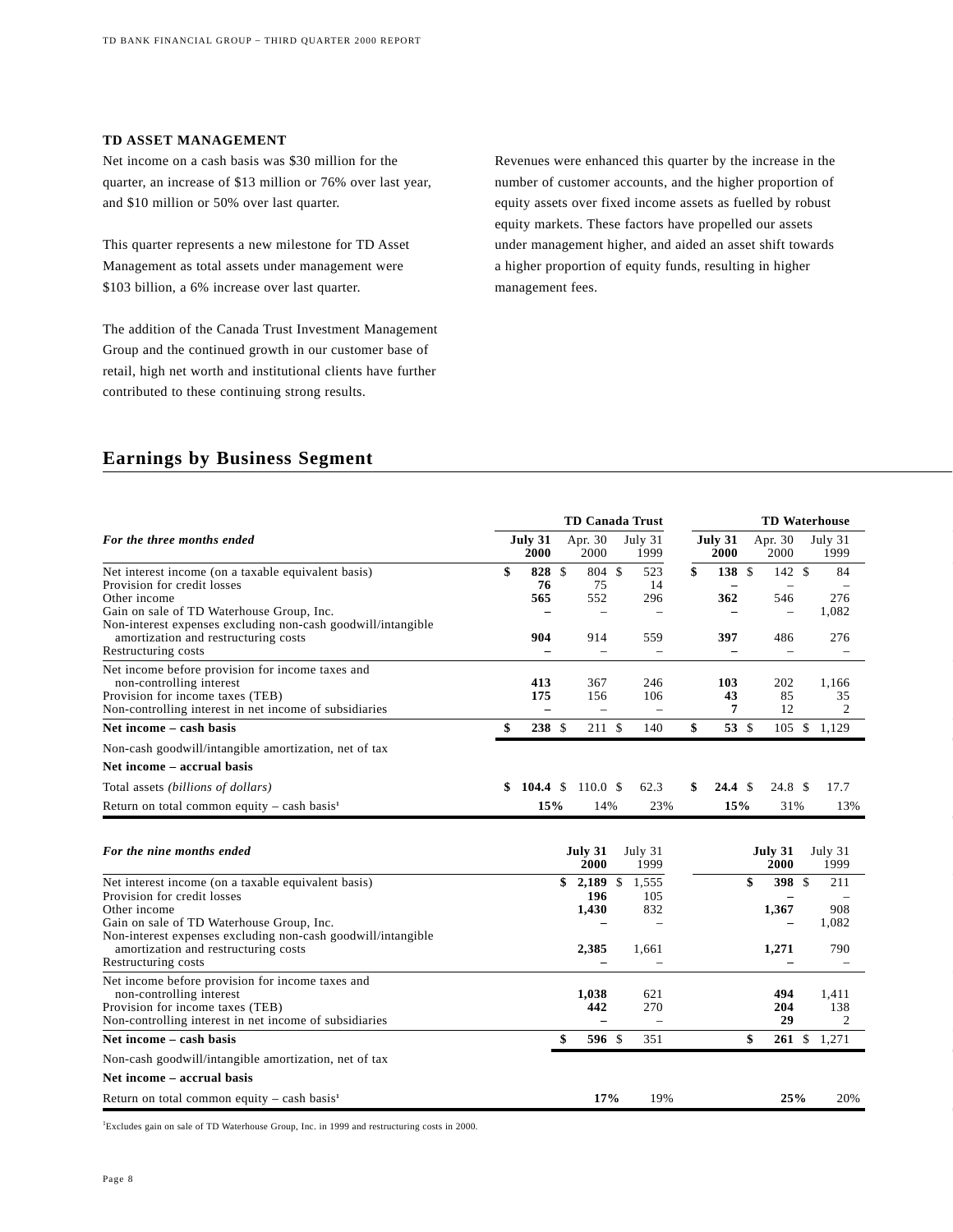#### **TD SECURITIES**

TD Securities' net income on a cash basis for the quarter was \$179 million, compared with \$186 million last year, and the record \$236 million last quarter. On a cash basis, return on total common equity for the quarter was 20%, identical to last year, and down from last quarter's record of 27%.

Third quarter earnings reflect continued solid performance in our foreign exchange, merchant banking and derivative products businesses. These results were reduced by higher provisions for credit losses versus last year, and weakness in the bond and U.S. high yield market. In comparison, last quarter's record results were characterized by stronger capital markets as well as substantial merchant banking gains on

global media and telecommunications investments. The decrease in net interest income during this quarter reflects increased funding costs for higher levels of trading assets, offset by increased trading and fee revenues.

TD Securities' businesses are developing more integrated solutions to meet our clients' needs. Capital is managed at the consolidated level and TD Securities has been very effective at reducing lower yielding loans and reallocating capital to those businesses generating high returns.

(unaudited, in millions of dollars)

| Apr. 30<br>July 31<br>Apr. 30<br>July 31<br>Apr. 30<br>July 31<br>July 31<br>July 31<br>July 31<br>July 31<br>Apr. 30<br>July 31<br>2000<br>1999<br>2000<br>1999<br>2000<br>2000<br>1999<br>2000<br>2000<br>1999<br>2000<br>2000<br>5<br>$\mathcal{S}$<br>5 <sup>5</sup><br>18 \$<br>160 \$<br>959 \$<br>\$<br>9<br>\$<br>171<br>\$<br>$(30)$ \$<br>$(117)$ \$<br>\$<br>994 \$<br>779<br>(8)<br>135<br>60<br>60<br>135<br>25<br>13<br>(2)<br>(1)<br>$\qquad \qquad -$<br>$\overline{\phantom{0}}$<br>$\overline{\phantom{0}}$<br>63<br>628<br>54<br>80<br>632<br>439<br>(7)<br>8<br>1,632<br>1,843<br>1,065<br>46<br>1,082<br>$\overline{\phantom{0}}$<br>$\overline{\phantom{0}}$<br>$\overline{a}$<br>$\overline{\phantom{0}}$<br>$\overline{\phantom{0}}$<br>$\qquad \qquad -$<br>$\overline{\phantom{0}}$<br>$\overline{\phantom{0}}$<br>31<br>283<br>$\overline{c}$<br>31<br>24<br>286<br>340<br>5<br>(10)<br>1,623<br>1,773<br>1,132<br>475<br>475<br>$\qquad \qquad -$<br>$\overline{\phantom{m}}$<br>$\qquad \qquad -$<br>$\qquad \qquad -$<br>$\overline{\phantom{0}}$<br>$\qquad \qquad -$<br>$\overline{\phantom{0}}$<br>$\overline{\phantom{0}}$<br>$\overline{\phantom{0}}$<br>$\qquad \qquad -$<br>54<br>37<br>31<br>304<br>388<br>314<br>12<br>(41)<br>(540)<br>833<br>454<br>1,769<br>24<br>17<br>14<br>125<br>128<br>300<br>165<br>283<br>152<br>(67)<br>(245)<br>$\qquad \qquad -$<br>22<br>23<br>15<br>11<br>2<br>$\equiv$<br>$\qquad \qquad -$<br>$\overline{\phantom{0}}$<br>$\overline{\phantom{a}}$<br>$\overline{\phantom{a}}$<br>$\qquad \qquad -$<br>$\overline{\phantom{m}}$<br>20 \$<br>\$<br>12<br>\$<br>30 <sup>5</sup><br>17<br>\$<br>179 \$<br>$236$ \$<br>$11 \text{ }$<br>$(306)$ \$<br>511 \$<br>$266$ \$<br>\$<br>186<br>1,484<br>228<br>225<br>11<br>283 \$<br>$41 \text{ }$ \$<br>\$<br>1,473<br>272.7 \$<br>\$<br>4.1 $\sqrt$<br>4.4 <sup>5</sup><br>4.8<br>$120.8$ \$<br>\$<br>10.1 S<br>9.1<br>$270.1$ \$<br>\$131.4\$<br>128.6<br>$8.4 \text{ }$ \$<br>\$<br>222.5<br>91%<br>20%<br>18%<br>62%<br>106%<br>27%<br>20%<br>20%<br>18%<br>July 31<br>July 31<br>July 31<br>July 31<br>July 31<br>July 31<br>July 31<br>July 31<br>2000<br>1999<br>2000<br>1999<br>2000<br>1999<br>2000<br>1999<br>\$<br>339 \$<br>16 <sup>°</sup><br>19<br>\$<br>650<br>\$<br>$(171)$ \$<br>$2,771$ \$<br>2,369<br>(66)<br>\$<br>150<br>345<br>275<br>73<br>(1)<br>97<br>192<br>34<br>4,754<br>127<br>1,731<br>1,156<br>23<br>3,046<br>1,082<br>$\overline{\phantom{0}}$<br>$\overline{\phantom{m}}$<br>$\overline{\phantom{0}}$<br>$\overline{\phantom{m}}$<br>$\overline{\phantom{0}}$<br>$\overline{\phantom{a}}$<br>$\overline{\phantom{0}}$<br>93<br>889<br>73<br>775<br>(8)<br>17<br>3,316<br>4,630<br>475<br>475<br>$\overline{\phantom{0}}$<br>$\qquad \qquad -$<br>$\overline{\phantom{0}}$<br>$\equiv$<br>$\overline{\phantom{0}}$<br>$\overline{\phantom{m}}$<br>115<br>73<br>1,031<br>(603)<br>2,075<br>2,906<br>958<br>(157)<br>52<br>33<br>421<br>404<br>785<br>739<br>(334)<br>(106)<br>55<br>26<br>2<br>$\equiv$<br>$\qquad \qquad -$<br>$\equiv$<br>$\equiv$<br>$\overline{\phantom{0}}$<br>63 \$<br>\$<br>\$<br>610 \$<br>$$1,235$ \$<br>40<br>554<br>\$<br>$(295)$ \$<br>2,165<br>(51)<br>465<br>32<br>\$<br>770 \$ 2,133<br>18%<br>17%<br>78%<br>82%<br>23%<br>18% |  |  | <b>TD Asset Management</b> |  |  |  | <b>TD Securities</b> |  |  | Other |  |  | <b>Total</b> |
|--------------------------------------------------------------------------------------------------------------------------------------------------------------------------------------------------------------------------------------------------------------------------------------------------------------------------------------------------------------------------------------------------------------------------------------------------------------------------------------------------------------------------------------------------------------------------------------------------------------------------------------------------------------------------------------------------------------------------------------------------------------------------------------------------------------------------------------------------------------------------------------------------------------------------------------------------------------------------------------------------------------------------------------------------------------------------------------------------------------------------------------------------------------------------------------------------------------------------------------------------------------------------------------------------------------------------------------------------------------------------------------------------------------------------------------------------------------------------------------------------------------------------------------------------------------------------------------------------------------------------------------------------------------------------------------------------------------------------------------------------------------------------------------------------------------------------------------------------------------------------------------------------------------------------------------------------------------------------------------------------------------------------------------------------------------------------------------------------------------------------------------------------------------------------------------------------------------------------------------------------------------------------------------------------------------------------------------------------------------------------------------------------------------------------------------------------------------------------------------------------------------------------------------------------------------------------------------------------------------------------------------------------------------------------------------------------------------------------------------------------------------------------------------------------------------------------------------------------------------------------------------------------------------------------------------------------------------------------------------------------------------------------------------------------------------------------------------------------------------------------------------------------------------------------------------------------------------------------------------------------------------------------------------------------------------|--|--|----------------------------|--|--|--|----------------------|--|--|-------|--|--|--------------|
|                                                                                                                                                                                                                                                                                                                                                                                                                                                                                                                                                                                                                                                                                                                                                                                                                                                                                                                                                                                                                                                                                                                                                                                                                                                                                                                                                                                                                                                                                                                                                                                                                                                                                                                                                                                                                                                                                                                                                                                                                                                                                                                                                                                                                                                                                                                                                                                                                                                                                                                                                                                                                                                                                                                                                                                                                                                                                                                                                                                                                                                                                                                                                                                                                                                                                                              |  |  |                            |  |  |  |                      |  |  |       |  |  |              |
|                                                                                                                                                                                                                                                                                                                                                                                                                                                                                                                                                                                                                                                                                                                                                                                                                                                                                                                                                                                                                                                                                                                                                                                                                                                                                                                                                                                                                                                                                                                                                                                                                                                                                                                                                                                                                                                                                                                                                                                                                                                                                                                                                                                                                                                                                                                                                                                                                                                                                                                                                                                                                                                                                                                                                                                                                                                                                                                                                                                                                                                                                                                                                                                                                                                                                                              |  |  |                            |  |  |  |                      |  |  |       |  |  |              |
|                                                                                                                                                                                                                                                                                                                                                                                                                                                                                                                                                                                                                                                                                                                                                                                                                                                                                                                                                                                                                                                                                                                                                                                                                                                                                                                                                                                                                                                                                                                                                                                                                                                                                                                                                                                                                                                                                                                                                                                                                                                                                                                                                                                                                                                                                                                                                                                                                                                                                                                                                                                                                                                                                                                                                                                                                                                                                                                                                                                                                                                                                                                                                                                                                                                                                                              |  |  |                            |  |  |  |                      |  |  |       |  |  |              |
|                                                                                                                                                                                                                                                                                                                                                                                                                                                                                                                                                                                                                                                                                                                                                                                                                                                                                                                                                                                                                                                                                                                                                                                                                                                                                                                                                                                                                                                                                                                                                                                                                                                                                                                                                                                                                                                                                                                                                                                                                                                                                                                                                                                                                                                                                                                                                                                                                                                                                                                                                                                                                                                                                                                                                                                                                                                                                                                                                                                                                                                                                                                                                                                                                                                                                                              |  |  |                            |  |  |  |                      |  |  |       |  |  |              |
|                                                                                                                                                                                                                                                                                                                                                                                                                                                                                                                                                                                                                                                                                                                                                                                                                                                                                                                                                                                                                                                                                                                                                                                                                                                                                                                                                                                                                                                                                                                                                                                                                                                                                                                                                                                                                                                                                                                                                                                                                                                                                                                                                                                                                                                                                                                                                                                                                                                                                                                                                                                                                                                                                                                                                                                                                                                                                                                                                                                                                                                                                                                                                                                                                                                                                                              |  |  |                            |  |  |  |                      |  |  |       |  |  |              |
|                                                                                                                                                                                                                                                                                                                                                                                                                                                                                                                                                                                                                                                                                                                                                                                                                                                                                                                                                                                                                                                                                                                                                                                                                                                                                                                                                                                                                                                                                                                                                                                                                                                                                                                                                                                                                                                                                                                                                                                                                                                                                                                                                                                                                                                                                                                                                                                                                                                                                                                                                                                                                                                                                                                                                                                                                                                                                                                                                                                                                                                                                                                                                                                                                                                                                                              |  |  |                            |  |  |  |                      |  |  |       |  |  |              |
|                                                                                                                                                                                                                                                                                                                                                                                                                                                                                                                                                                                                                                                                                                                                                                                                                                                                                                                                                                                                                                                                                                                                                                                                                                                                                                                                                                                                                                                                                                                                                                                                                                                                                                                                                                                                                                                                                                                                                                                                                                                                                                                                                                                                                                                                                                                                                                                                                                                                                                                                                                                                                                                                                                                                                                                                                                                                                                                                                                                                                                                                                                                                                                                                                                                                                                              |  |  |                            |  |  |  |                      |  |  |       |  |  |              |
|                                                                                                                                                                                                                                                                                                                                                                                                                                                                                                                                                                                                                                                                                                                                                                                                                                                                                                                                                                                                                                                                                                                                                                                                                                                                                                                                                                                                                                                                                                                                                                                                                                                                                                                                                                                                                                                                                                                                                                                                                                                                                                                                                                                                                                                                                                                                                                                                                                                                                                                                                                                                                                                                                                                                                                                                                                                                                                                                                                                                                                                                                                                                                                                                                                                                                                              |  |  |                            |  |  |  |                      |  |  |       |  |  |              |
|                                                                                                                                                                                                                                                                                                                                                                                                                                                                                                                                                                                                                                                                                                                                                                                                                                                                                                                                                                                                                                                                                                                                                                                                                                                                                                                                                                                                                                                                                                                                                                                                                                                                                                                                                                                                                                                                                                                                                                                                                                                                                                                                                                                                                                                                                                                                                                                                                                                                                                                                                                                                                                                                                                                                                                                                                                                                                                                                                                                                                                                                                                                                                                                                                                                                                                              |  |  |                            |  |  |  |                      |  |  |       |  |  |              |
|                                                                                                                                                                                                                                                                                                                                                                                                                                                                                                                                                                                                                                                                                                                                                                                                                                                                                                                                                                                                                                                                                                                                                                                                                                                                                                                                                                                                                                                                                                                                                                                                                                                                                                                                                                                                                                                                                                                                                                                                                                                                                                                                                                                                                                                                                                                                                                                                                                                                                                                                                                                                                                                                                                                                                                                                                                                                                                                                                                                                                                                                                                                                                                                                                                                                                                              |  |  |                            |  |  |  |                      |  |  |       |  |  |              |
|                                                                                                                                                                                                                                                                                                                                                                                                                                                                                                                                                                                                                                                                                                                                                                                                                                                                                                                                                                                                                                                                                                                                                                                                                                                                                                                                                                                                                                                                                                                                                                                                                                                                                                                                                                                                                                                                                                                                                                                                                                                                                                                                                                                                                                                                                                                                                                                                                                                                                                                                                                                                                                                                                                                                                                                                                                                                                                                                                                                                                                                                                                                                                                                                                                                                                                              |  |  |                            |  |  |  |                      |  |  |       |  |  |              |
|                                                                                                                                                                                                                                                                                                                                                                                                                                                                                                                                                                                                                                                                                                                                                                                                                                                                                                                                                                                                                                                                                                                                                                                                                                                                                                                                                                                                                                                                                                                                                                                                                                                                                                                                                                                                                                                                                                                                                                                                                                                                                                                                                                                                                                                                                                                                                                                                                                                                                                                                                                                                                                                                                                                                                                                                                                                                                                                                                                                                                                                                                                                                                                                                                                                                                                              |  |  |                            |  |  |  |                      |  |  |       |  |  |              |
|                                                                                                                                                                                                                                                                                                                                                                                                                                                                                                                                                                                                                                                                                                                                                                                                                                                                                                                                                                                                                                                                                                                                                                                                                                                                                                                                                                                                                                                                                                                                                                                                                                                                                                                                                                                                                                                                                                                                                                                                                                                                                                                                                                                                                                                                                                                                                                                                                                                                                                                                                                                                                                                                                                                                                                                                                                                                                                                                                                                                                                                                                                                                                                                                                                                                                                              |  |  |                            |  |  |  |                      |  |  |       |  |  |              |
|                                                                                                                                                                                                                                                                                                                                                                                                                                                                                                                                                                                                                                                                                                                                                                                                                                                                                                                                                                                                                                                                                                                                                                                                                                                                                                                                                                                                                                                                                                                                                                                                                                                                                                                                                                                                                                                                                                                                                                                                                                                                                                                                                                                                                                                                                                                                                                                                                                                                                                                                                                                                                                                                                                                                                                                                                                                                                                                                                                                                                                                                                                                                                                                                                                                                                                              |  |  |                            |  |  |  |                      |  |  |       |  |  |              |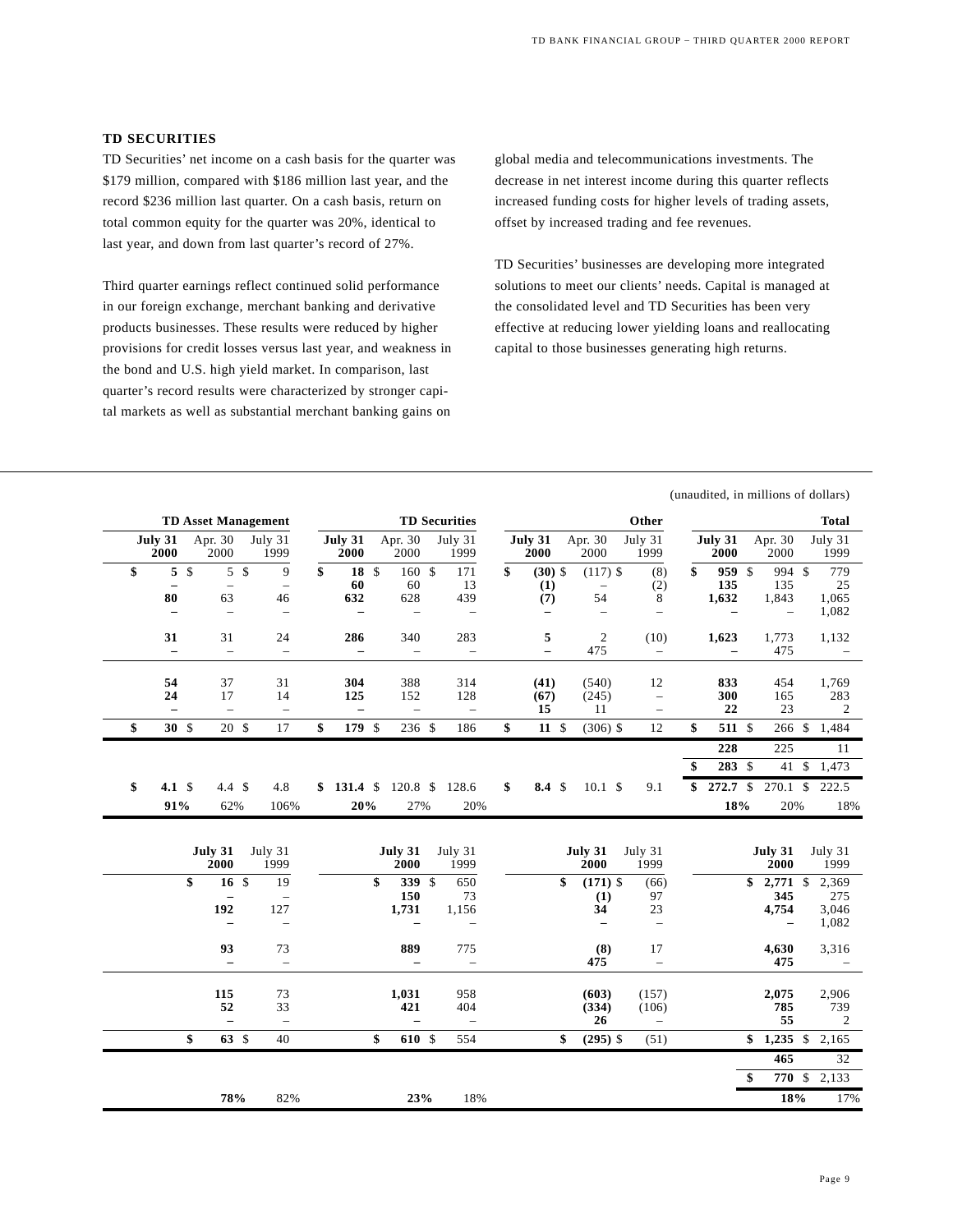## **Consolidated Interim Statement of Income**

(unaudited, in millions of dollars)

|                                                                             |                 | For the three months ended |                          | For the nine months ended |                 |                 |  |
|-----------------------------------------------------------------------------|-----------------|----------------------------|--------------------------|---------------------------|-----------------|-----------------|--|
|                                                                             | July 31<br>2000 | Apr. 30<br>2000            | July 31<br>1999          |                           | July 31<br>2000 | July 31<br>1999 |  |
| <b>Interest income</b>                                                      | \$<br>3,748     | \$<br>3,600                | \$<br>2,727              |                           | \$10,108        | \$<br>8,073     |  |
| <b>Interest expense</b>                                                     | 2,828           | 2,654                      | 2,000                    |                           | 7,474           | 5,849           |  |
| Net interest income                                                         | 920             | 946                        | 727                      |                           | 2,634           | 2,224           |  |
| <b>Provision for credit losses</b>                                          | 135             | 135                        | 25                       |                           | 345             | 275             |  |
| Net interest income after credit loss provision                             | 785             | 811                        | 702                      |                           | 2.289           | 1.949           |  |
| Other income                                                                |                 |                            |                          |                           |                 |                 |  |
| Investment and securities services                                          | 606             | 818                        | 464                      |                           | 2,008           | 1,321           |  |
| Credit fees                                                                 | 123             | 166                        | 118                      |                           | 418             | 336             |  |
| Net investment securities gains                                             | 115             | 146                        | 65                       |                           | 349             | 277             |  |
| Trading income                                                              | 328             | 290                        | 190                      |                           | 862             | 473             |  |
| Service charges                                                             | 132             | 124                        | 76                       |                           | 332             | 213             |  |
| Loan securitizations                                                        | 72              | 67                         | 26                       |                           | 162             | 65              |  |
| Card services                                                               | 62              | 55                         | 50                       |                           | 169             | 139             |  |
| Insurance                                                                   | 56              | 57                         | 17                       |                           | 132             | 47              |  |
| Other                                                                       | 138             | 120                        | 59                       |                           | 322             | 175             |  |
|                                                                             | 1,632           | 1,843                      | 1,065                    |                           | 4,754           | 3,046           |  |
| Net interest and other income                                               | 2,417           | 2,654                      | 1,767                    |                           | 7,043           | 4,995           |  |
| Gain on sale of TD Waterhouse Group, Inc.                                   |                 |                            | 1.082                    |                           |                 | 1,082           |  |
| Net interest and other income, including gain                               | 2.417           | 2,654                      | 2,849                    |                           | 7,043           | 6,077           |  |
| Non-interest expenses                                                       |                 |                            |                          |                           |                 |                 |  |
| Salaries and staff benefits                                                 | 887             | 982                        | 650                      |                           | 2,531           | 1,833           |  |
| Occupancy                                                                   | 136             | 134                        | 93                       |                           | 361             | 276             |  |
| Equipment                                                                   | 144             | 156                        | 98                       |                           | 405             | 290             |  |
| Intangible amortization                                                     | 403             | 421                        | $\overline{\phantom{0}}$ |                           | 825             |                 |  |
| Restructuring costs                                                         |                 | 475                        |                          |                           | 475             |                 |  |
| Other                                                                       | 456             | 501                        | 291                      |                           | 1,333           | 917             |  |
| Non-interest expenses excluding goodwill amortization                       | 2,026           | 2.669                      | 1,132                    |                           | 5,930           | 3,316           |  |
| Net income (loss) before provision (benefit) for income taxes               | 391             | (15)                       | 1,717                    |                           | 1,113           | 2,761           |  |
| Provision (benefit) for income taxes                                        | 45              | (118)                      | 231                      |                           | 197             | 594             |  |
| Net income before non-controlling interest in subsidiaries                  | 346             | 103                        | 1,486                    |                           | 916             | 2.167           |  |
| Non-controlling interest in net income of subsidiaries                      | 22              | 23                         | 2                        |                           | 55              | 2               |  |
| Net income before goodwill amortization                                     | 324             | 80                         | 1,484                    |                           | 861             | 2,165           |  |
| Goodwill amortization, net of tax                                           | 41              | 39                         | 11                       |                           | 91              | 32              |  |
| Net income                                                                  | 283             | 41                         | 1,473                    |                           | 770             | 2.133           |  |
| <b>Preferred dividends</b>                                                  | 16              | 12                         | 10                       |                           | 40              | 32              |  |
| Net income applicable to common shares<br>- including goodwill amortization | \$<br>267       | \$<br>29                   | \$<br>1,463              | \$                        | 730             | \$2,101         |  |
| - excluding goodwill amortization                                           | \$<br>308       | \$<br>68                   | \$<br>1,474              | \$                        | 821             | \$2,133         |  |
|                                                                             |                 |                            |                          |                           |                 |                 |  |
| Earnings per common share                                                   |                 |                            |                          |                           |                 |                 |  |
| - including goodwill amortization                                           | \$<br>.42       | \$<br>.05                  | \$<br>2.46               | \$                        | 1.17            | \$<br>3.53      |  |
| - excluding goodwill amortization                                           | .49             | .11                        | 2.48                     |                           | 1.32            | 3.59            |  |
|                                                                             |                 |                            |                          |                           |                 |                 |  |
| Average number of common shares outstanding (millions)                      | 621.8           | 621.6                      | 594.5                    |                           | 621.3           | 594.4           |  |
| Number of common shares outstanding                                         | 622.0           | 621.7                      | 594.6                    |                           | 622.0           | 594.6           |  |
| Number of options outstanding <sup>1</sup>                                  | 25.2            | 25.9                       | 23.5                     |                           | 25.2            | 23.5            |  |

Certain comparative amounts have been reclassified

to conform with current year presentation. 1 Options are, or will be, exercisable for an

equivalent number of common shares.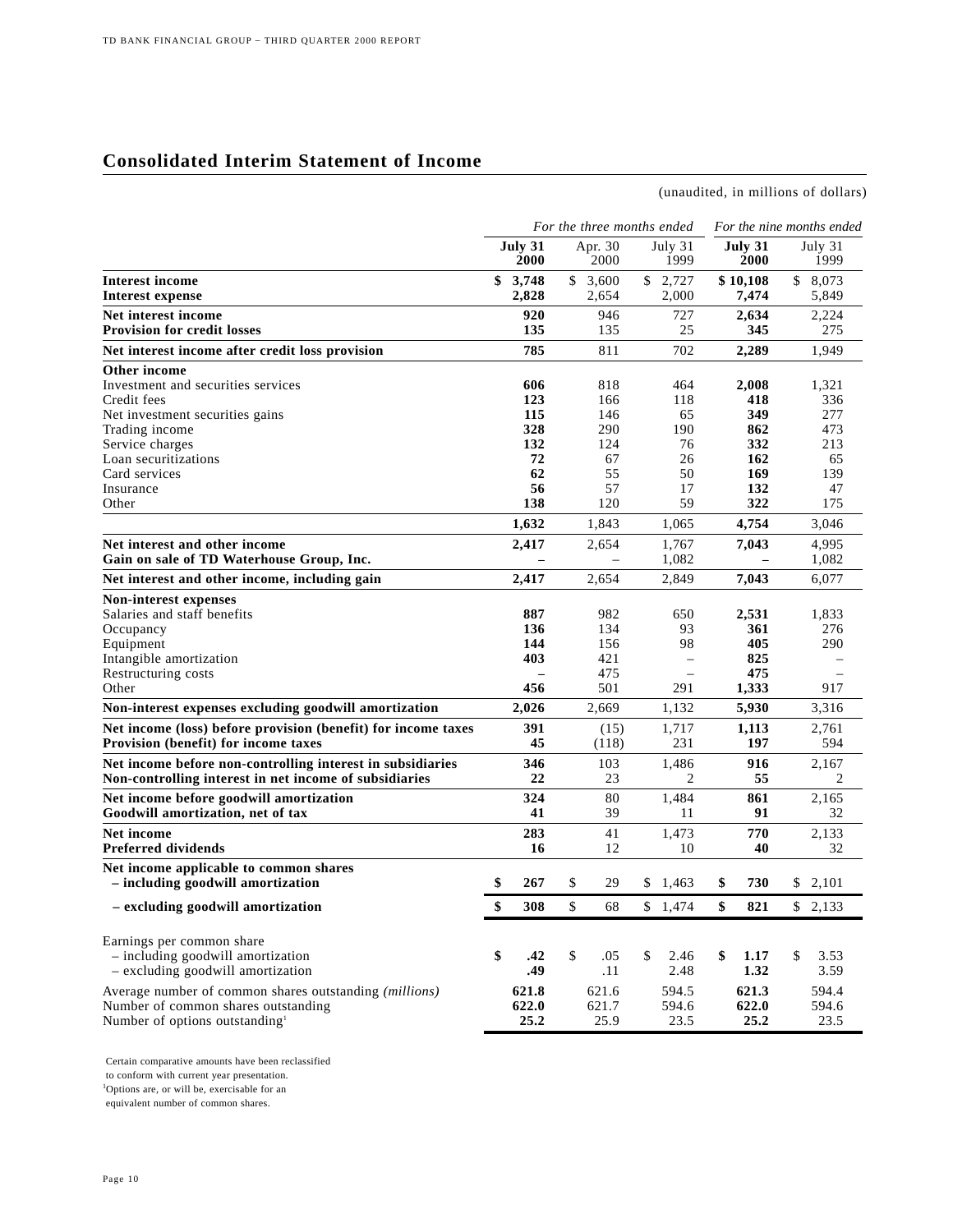## **Condensed Consolidated Balance Sheet**

|                                                                    |                 |                 | (unaudited, in millions of dollars) |
|--------------------------------------------------------------------|-----------------|-----------------|-------------------------------------|
|                                                                    |                 | As at           |                                     |
|                                                                    | July 31<br>2000 | Apr. 30<br>2000 | July 31<br>1999                     |
| <b>Assets</b>                                                      |                 |                 |                                     |
| <b>Cash resources</b>                                              | \$<br>6,697     | \$<br>5,664     | \$<br>8,307                         |
| Securities purchased under resale agreements                       | 20,746          | 16,406          | 27,771                              |
| <b>Securities</b>                                                  |                 |                 |                                     |
| Investment                                                         | 29,018          | 27,676          | 17,685                              |
| Trading                                                            | 59,534          | 56,738          | 52,418                              |
|                                                                    | 88,552          | 84,414          | 70,103                              |
| Loans (net of allowance for credit losses)                         |                 |                 |                                     |
| Residential mortgages                                              | 43,559          | 46,446          | 33,445                              |
| Consumer instalment and other personal                             | 34,201          | 34,232          | 20,181                              |
| Business and government                                            | 42,983          | 40,998          | 36,234                              |
|                                                                    | 120,743         | 121,676         | 89,860                              |
| <b>Customers' liability under acceptances</b>                      | 8.080           | 8.099           | 8,571                               |
| Other assets                                                       | 27,924          | 33,824          | 17,874                              |
|                                                                    | \$272,742       | \$270,083       | \$222,486                           |
| <b>Liabilities</b>                                                 |                 |                 |                                     |
| <b>Deposits</b>                                                    |                 |                 |                                     |
| Personal                                                           | \$93,136        | \$92,758        | \$ 51,889                           |
| Business and government                                            | 100,011         | 98,801          | 91,767                              |
|                                                                    | 193,147         | 191,559         | 143,656                             |
| Acceptances                                                        | 8,080           | 8,099           | 8,571                               |
| Obligations related to securities sold short                       | 19,270          | 16,110          | 22,612                              |
| Obligations related to securities sold under repurchase agreements | 14,328          | 13,013          | 19,390                              |
| <b>Other liabilities</b>                                           | 19,232          | 23,251          | 14,169                              |
| Subordinated notes and debentures                                  | 4,839           | 4,327           | 3,490                               |
| Non-controlling interest in subsidiaries                           | 1,630           | 1,623           | 380                                 |
| Shareholders' equity                                               |                 |                 |                                     |
| Preferred                                                          | 1,237           | 1,225           | 839                                 |
| Common                                                             | 10,979          | 10,876          | 9,379                               |
|                                                                    | \$272,742       | \$270,083       | \$222,486                           |

Certain comparative amounts have been reclassified to conform with current year presentation.

## **Condensed Consolidated Statement of Shareholders' Equity**

(unaudited, in millions of dollars)

|                                             | For the nine months ended |                 |  |  |  |
|---------------------------------------------|---------------------------|-----------------|--|--|--|
|                                             | July 31<br>2000           | July 31<br>1999 |  |  |  |
| Balance at beginning of period              | \$11,533                  | 8,533<br>S      |  |  |  |
| Issue of common shares                      | 47                        |                 |  |  |  |
| Issue of preferred shares                   | 403                       |                 |  |  |  |
| Net income                                  | 770                       | 2,133           |  |  |  |
| Dividends                                   | (456)                     | (348)           |  |  |  |
| Unrealized net foreign currency translation |                           |                 |  |  |  |
| losses, net of income taxes                 | (46)                      | (68)            |  |  |  |
| Other                                       | (35)                      | (37)            |  |  |  |
| Balance at end of period                    | 12,216                    | 10,218          |  |  |  |